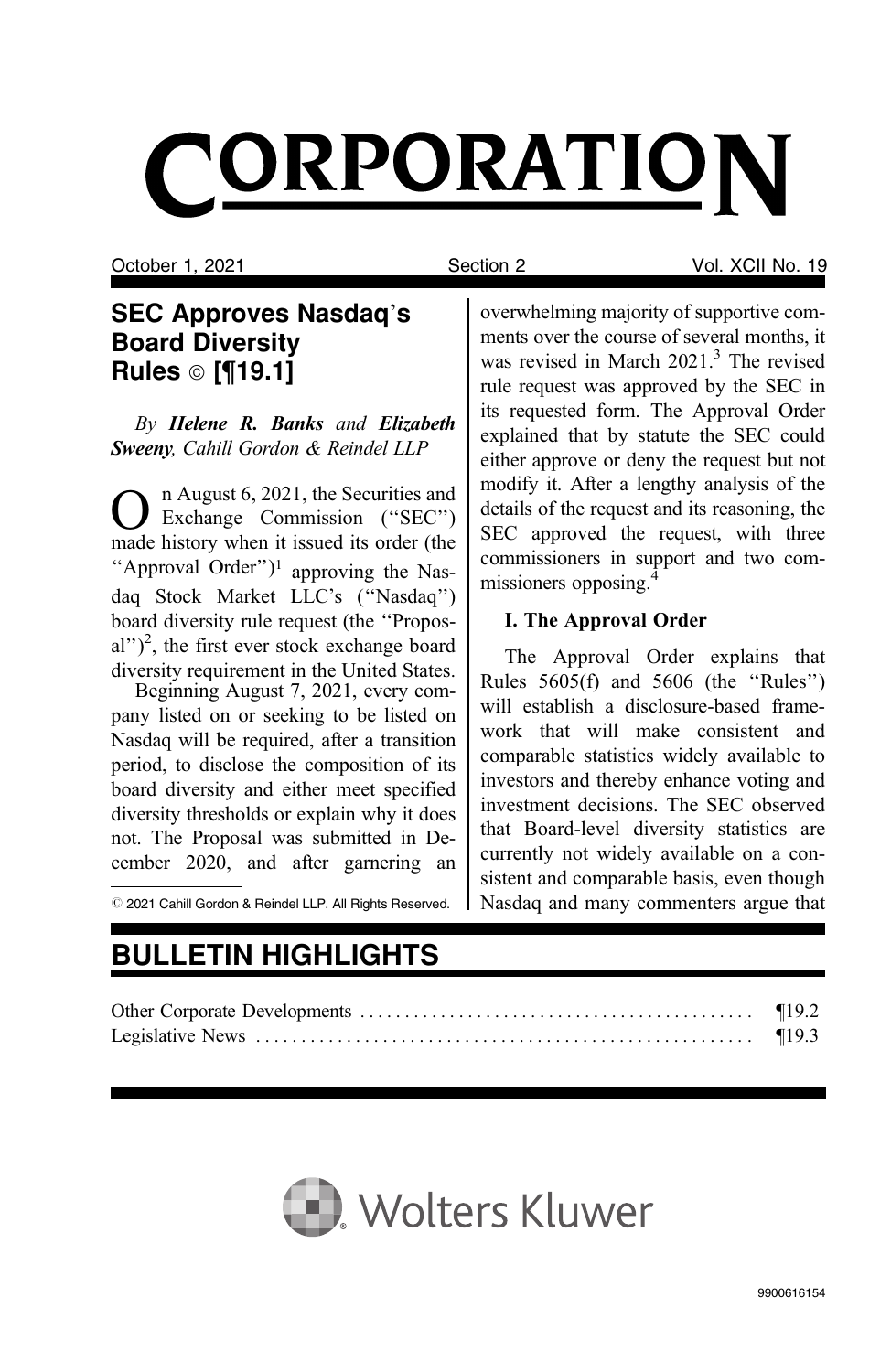this type of information is important to investors. The SEC concluded that the Proposal will augment existing SEC requirements that companies disclose whether, and how, their boards or board nominating committees consider diversity in nominating new directors and will mitigate concerns regarding unequal access to information that may currently exist between certain larger investors who can more easily obtain board diversity information and other smaller investors who may not be able to do so.

The SEC found compelling the ''comply or explain'' structure of the Proposal and found that it was distinguishable from the board diversity mandates some commenters referred to in their opposition to the Proposal. In considering the potential cost to listed companies, the SEC noted that because the Proposal would not mandate any particular board composition, companies that choose to meet the diversity objectives (rather than explain why they do not) are likely to be the ones who stand to benefit the most, or incur the least cost. By focusing on transparency and not mandating any particular board composition, the Rule will provide information and explanations that will enhance investor decision making. In regard to Nasdaq's definition of "diverse," $\frac{1}{5}$  the SEC believes it is not an unreasonable definition in that it uses categories already familiar to employers and that, by adopting a uniform definition and format for disclosure, it will make it less costly and more efficient for investors to compare information and make investment and voting decisions.

#### II. Nasdaq Board Diversity Rule

The new Rules have two parts: (1) Rule 5606 requires companies listed on Nasdaq to publicly disclose statistical information on their board diversity, and (2) Rule 5605(f) requires listed companies to have at least two diverse directors or explain why they do not. $6$  In addition to the disclosure requirement and diversity objective, the SEC noted in the Approval Order that the Rules include a complimentary board recruiting service to help advance diversity on company boards. Nasdaq will host webinars to help companies access these recruiting services and inform them about its partnerships with Equilar, Athena Alliance, and the Boardlist.<sup>7</sup> This service is meant to help Nasdaq-listed companies in their search for highly-qualified, diverse, board-ready candidates.<sup>8</sup>

#### Rule 5606: Disclosure Requirement

Compliance with Rule 5606 requires Nasdaq-listed companies to disclose demographic information about their board members in an annual board diversity matrix.9 Importantly, the board diversity matrix anticipates that some demographic information will not be available as directors may decline to provide certain information.<sup>10</sup> See Exhibit A below for the Board Diversity Matrix.

#### Rule 5605(f): Board Diversity Objective

Compliance with Rule 5605(f) requires Nasdaq-listed companies to have at least two diverse directors, including one selfidentified woman director and one director who self-identifies as an under-represented minority or as  $LGBTQ_{+}$ .<sup>11</sup> If a company does not meet this threshold, the company must explain which category of company it falls into, the requirements for companies in that category and an explanation as to why that requirement has not been met. Nasdaq will not evaluate whether the disclosure's substance is satisfactory.<sup>12</sup> The objective of this disclosure is to provide transparency to shareholders. The requirement to explain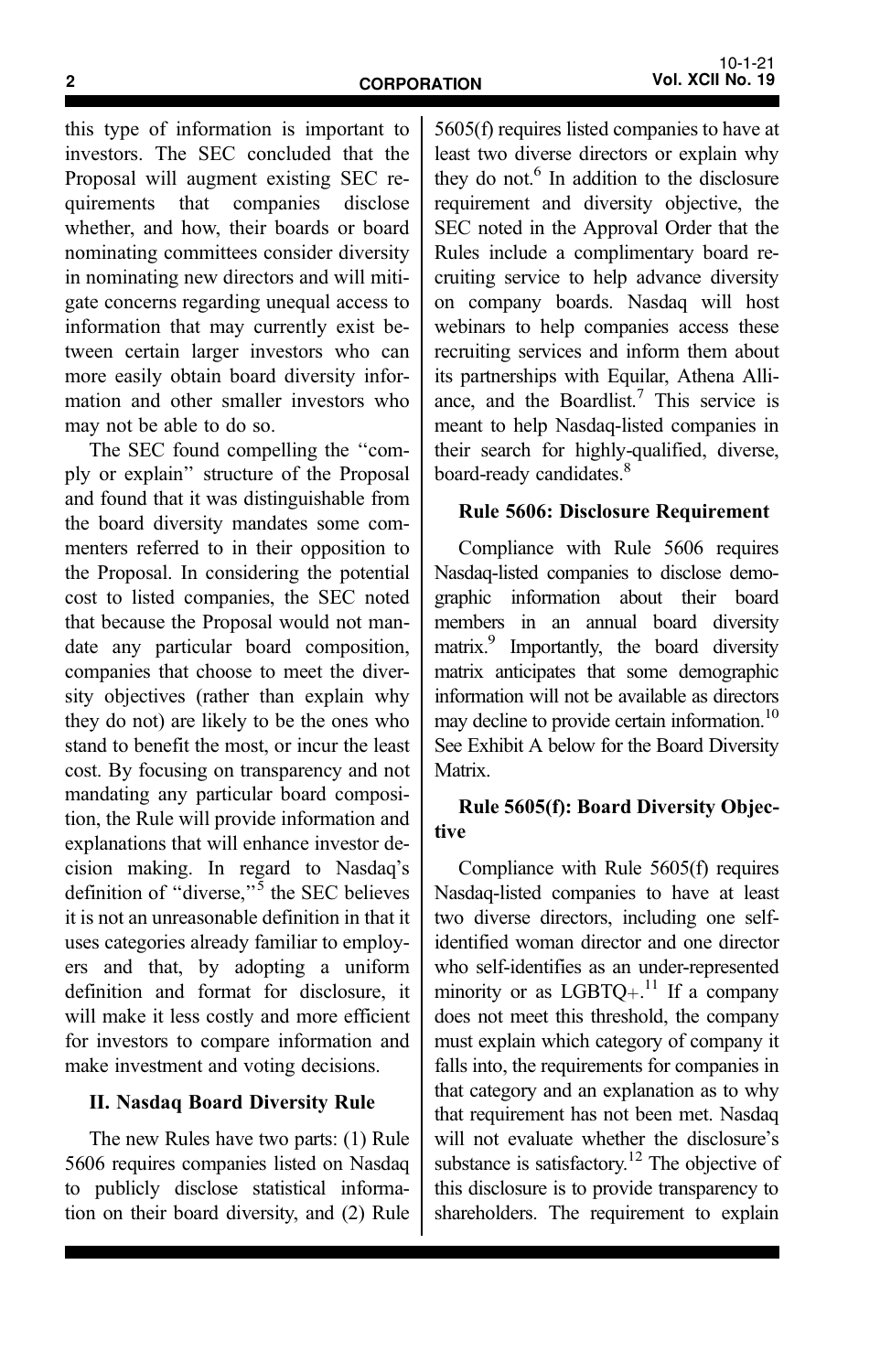will not be met by simply stating that the company does not comply with Nasdaq's diversity Rule.

The following exceptions to Rule 5605(f) apply: (1) companies with five or fewer board members will only need to have one diverse board member by the later of (a) two years from the date of listing or (b) the date of filing of its proxy or information statement for its second annual meeting following listing<sup>13</sup> and (2) foreign issuers (issuers organized outside of the U.S.) and smaller reporting companies (as defined in Rule 12b-2 under the Securities Exchange Act of 1934) are able to satisfy the board diversity objective by having two self-identified woman directors or one self-identified woman director and one director who self-identifies as an underrepresented minority or as  $LGBTQ+.$ <sup>14</sup>

Special purpose acquisition companies (SPACs), asset-backed issuers and other passive issuers, cooperatives, limited partnerships, management investment companies and issuers of certain specified securities are exempt from both the board diversity objectives and the disclosure requirements of the new Rules.<sup>15</sup>

### Effective Date

Rule 5606 requires listed companies to begin reporting their board diversity matrix by the later of (i) one calendar year from the date of the Approval Order (August 8, 2022) or (ii) the date the company files its next proxy or information statement for its annual meeting of shareholders (or, if the company does not file these documents, the date that it files its Form 10-K or 20-F).<sup>16</sup> Newly-listed companies have a one year grace period after listing to comply with Rule  $5606<sup>17</sup>$  Listed companies must provide these disclosures in advance of the annual meeting of shareholders in its proxy or information statement (or in its Form 10-K or 20-F if it does not a file a proxy or information statement) or on its website.<sup>18</sup> If the company chooses to disclose the information on its website, it must also provide such information in its proxy or information statement and submit the URL link to the Nasdaq Listing Center no later than one business day after publically releasing it.<sup>19</sup>

For the purposes of Rule 5605(f), listed companies fall into one of two tiers: (1) the Nasdaq Global Select Market or Nasdaq Global Market ''(NGS/NGM'') tier and (2) the Nasdaq Capital Market (''NCM'') tier. The effective date varies based on the company's tier. Companies in the NGS/ NGM tier have until August 7, 2023 (two years following the Approval Order) to have at least one diverse director on their board and until August 6, 2025 (four years following the Approval Order) to be in full compliance.<sup>20</sup> Companies in the NCM tier have until August 7, 2023 (two years following the Approval Order) to have at least one diverse director and until August 6, 2026 (five years following the Approval Order) to be in full compliance.<sup>21</sup> If a company files its proxy statement or its information statement (or, if the company does not file a proxy, in its Form 10-K or 20-F) for the company's annual shareholders meeting after these dates in the calendar year for each respective year noted above, then the company will have until the date it makes such filing to meet, or explain why it does not meet, the applicable diversity objectives.

The compliance period for newly-listed companies follows a similar model. A newly-listed company in the NGS/NGM tier must have one diverse director by the later of (1) one year from the date of listing or (2) the date of filing its proxy or information statement for its first annual meeting following listing. A newly listed company

Copyright @ 2021 Cahill Gordon & Reindel LLP. All Rights Reserved.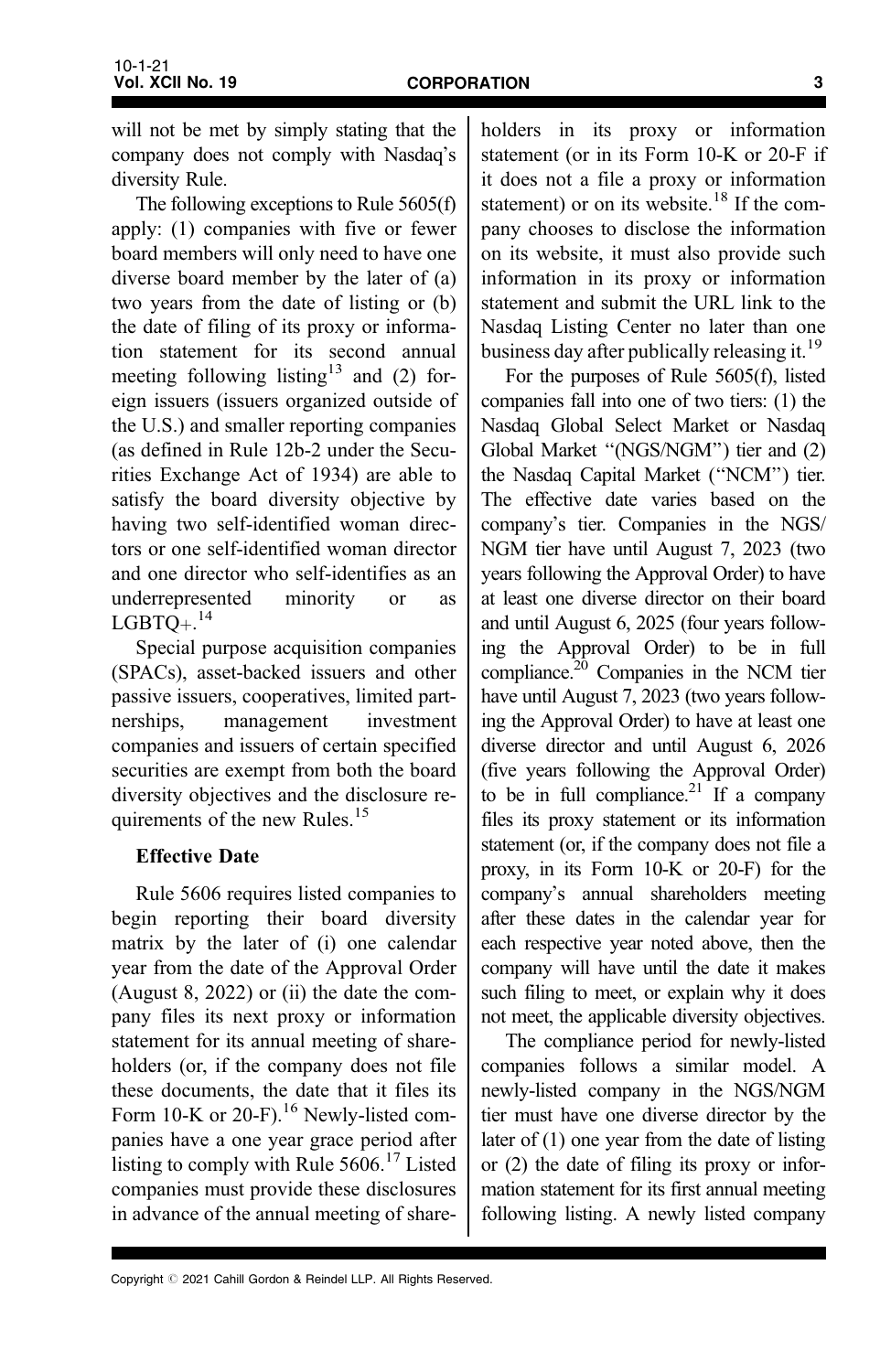in this tier must fully comply by the later of (1) two years from the date of listing or (2) the date of filing its proxy or information statement for its second annual meeting following listing. Companies in the NCM tier must have two diverse directors and be in full compliance by the later of (1) two years from the date of listing or (2) the date of filing its proxy or information statement for its second annual meeting following listing.<sup>22</sup>

If a company fails to comply or falls out of compliance with Rule 5605(f), it will have until the later of (i) its next annual meeting or (ii) 180 days from the event causing the deficiency to achieve compliance. $2^{2}$  A company that relies on this grace period should disclose such reliance in advance of its next annual meeting of shareholders in its proxy or information

statement or on its website. See Exhibit B below for a summary of the timelines and requirements for compliance under the new Rules, as well as several useful definitions.

The Nasdaq Board diversity Rules are the first of their kind but may not be the last. In the Approval Order, the SEC suggests that for companies who do not want to ''comply or explain'' in accordance with the new Nasdaq Rules, they may decide to change their listing to another exchange that does not have such rules. For now, that remains a viable option. Only time will tell if other exchanges see the lack of a diversity rules as a competitive advantage or whether they will follow suit with similar rules of their own.

|                                                                                                            |        |      |                          | <b>EXHIBIT A</b>                  |
|------------------------------------------------------------------------------------------------------------|--------|------|--------------------------|-----------------------------------|
| Board Diversity Matrix<br><b>Board Diversity Matrix (As of [Date])</b><br><b>Total Number of Directors</b> |        | #    |                          |                                   |
| Part I: Gender Identity                                                                                    | Female | Male | Non-Binary <sup>24</sup> | Did Not<br><b>Disclose Gender</b> |
| <b>Directors</b>                                                                                           | #      | #    | #                        | #                                 |
| Part II:<br>Demographic Background                                                                         | #      | #    | #                        | #                                 |
| African<br><b>American or Black</b>                                                                        | #      | #    | #                        | #                                 |
| <b>Alaskan Native or Native</b><br>American                                                                | #      | #    | #                        | #                                 |
| Asian                                                                                                      | #      | #    | #                        | #                                 |
| <b>Hispanic or Latinx</b>                                                                                  | #      | #    | #                        | #                                 |
| <b>Native</b><br>Hawaiian or Pacific Islander                                                              | #      | #    | #                        | #                                 |
| White                                                                                                      | #      | #    | #                        | #                                 |
| Two or More Races or<br><b>Ethnicities</b>                                                                 | #      | #    | #                        | #                                 |
| $LGBTO+$                                                                                                   | #      | #    | #                        | #                                 |
| <b>Did Not Disclose</b><br>Demographic Background                                                          | #      | #    | #                        | #                                 |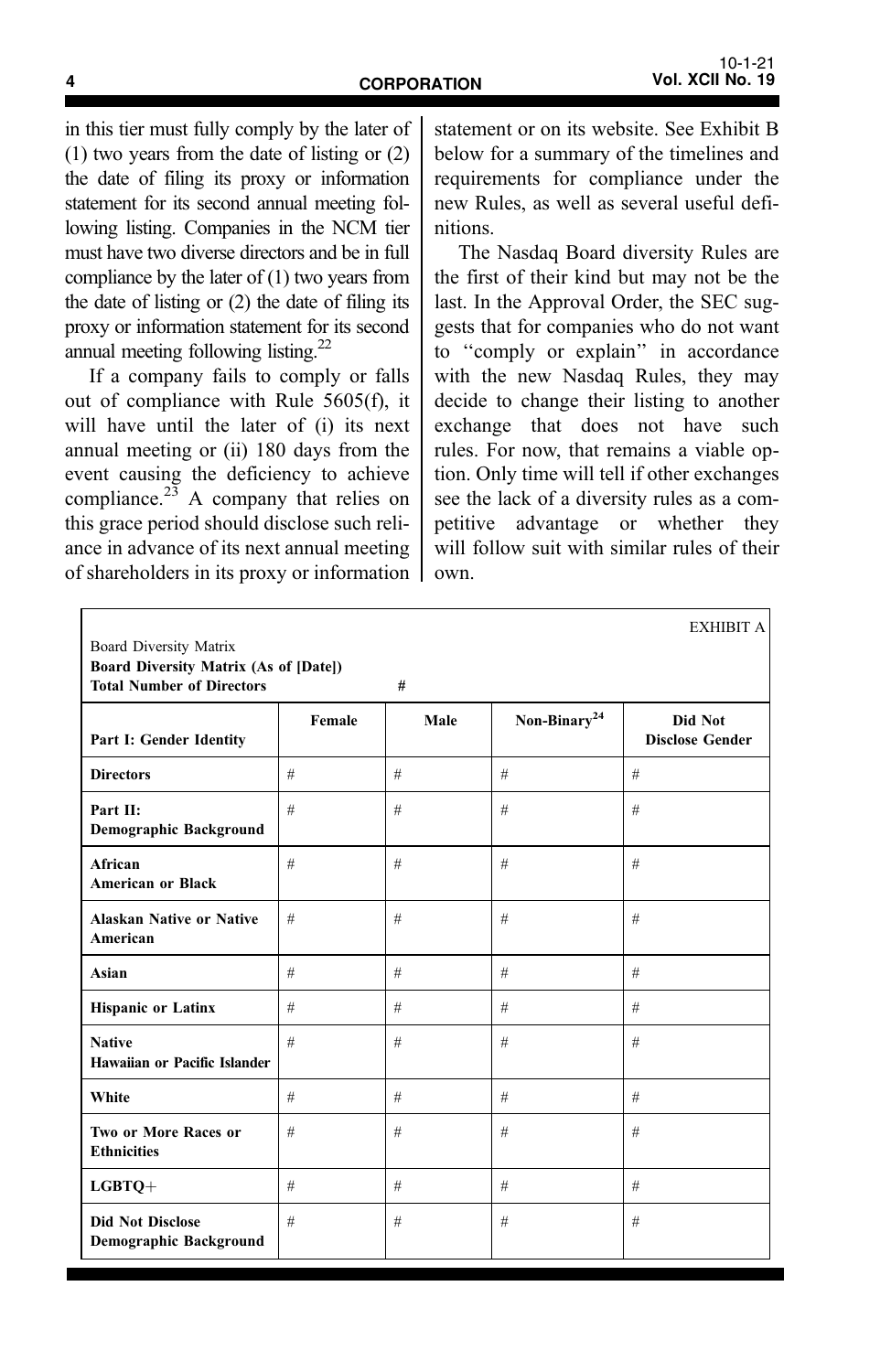| Rule 5605(f) and 5606 at a G       | lance                                                                                                                               |                                                                                                                                     |                                                                                                                                                                                                                                                      | EXHIBIT B                                                                                         |
|------------------------------------|-------------------------------------------------------------------------------------------------------------------------------------|-------------------------------------------------------------------------------------------------------------------------------------|------------------------------------------------------------------------------------------------------------------------------------------------------------------------------------------------------------------------------------------------------|---------------------------------------------------------------------------------------------------|
| Effective Dates                    | Listed Companies (NGS/<br>NGM)                                                                                                      | Listed Companies (NCM)                                                                                                              | Newly Listed Companies<br>(NGS/NGM)                                                                                                                                                                                                                  | Newly Listed Companies<br>(NCM)                                                                   |
| Initial Compliance                 | Approval Order they must have<br>Within two years following the<br>at least one diverse director on<br>their board (August 7, 2023) | Approval Order they must have<br>Within two years following the<br>at least one diverse director on<br>their board (August 7, 2023) | The later of (i) one year from the<br>date of listing or (ii) the date of<br>filing its proxy or information<br>statement for its first amual<br>meeting following listing                                                                           |                                                                                                   |
| Full Compliance                    | Approval Order they must be in<br>Within four years following the<br>full compliance (August 6,<br>2025)                            | full compliance (August 6, 2026)<br>Approval Order they must be in<br>Within five years following the                               | the date of listing or (ii) the date the date of listing or (ii) the date<br>of filing its proxy or information of filing its proxy or information<br>statement for its second amual<br>The later of (i) two years from<br>meeting following listing | statement for its second annual<br>The later of (i) two years from<br>meeting following listing   |
|                                    |                                                                                                                                     |                                                                                                                                     |                                                                                                                                                                                                                                                      |                                                                                                   |
| Rule 5605(f) and 5606 at a GI      | lance                                                                                                                               |                                                                                                                                     |                                                                                                                                                                                                                                                      | EXHIBIT B                                                                                         |
| Diversity Objective: Rule 560      | Minimum Number of Diverse<br><b>Directors</b><br>J5(f)                                                                              | Minimum Requirement of<br>One Woman Director                                                                                        |                                                                                                                                                                                                                                                      | Minimum Requirement of at least One Underrepresented<br>Minority or LGBTQ+ Director <sup>25</sup> |
| <b>General Diversity Objective</b> | $\mathbf 2$                                                                                                                         | Yes                                                                                                                                 | Yes                                                                                                                                                                                                                                                  |                                                                                                   |
| Foreign Issuers                    | $\mathbf{\sim}$                                                                                                                     | Yes                                                                                                                                 | Ş                                                                                                                                                                                                                                                    |                                                                                                   |
| <b>Smaller Reporting Companies</b> | $\sim$                                                                                                                              | Yes                                                                                                                                 | 2                                                                                                                                                                                                                                                    |                                                                                                   |
| Boards with 5 or Fewer Directors   |                                                                                                                                     | $\tilde{z}$                                                                                                                         | ż                                                                                                                                                                                                                                                    |                                                                                                   |

Copyright © 2021 Cahill Gordon & Reindel LLP. All Rights Reserved.

5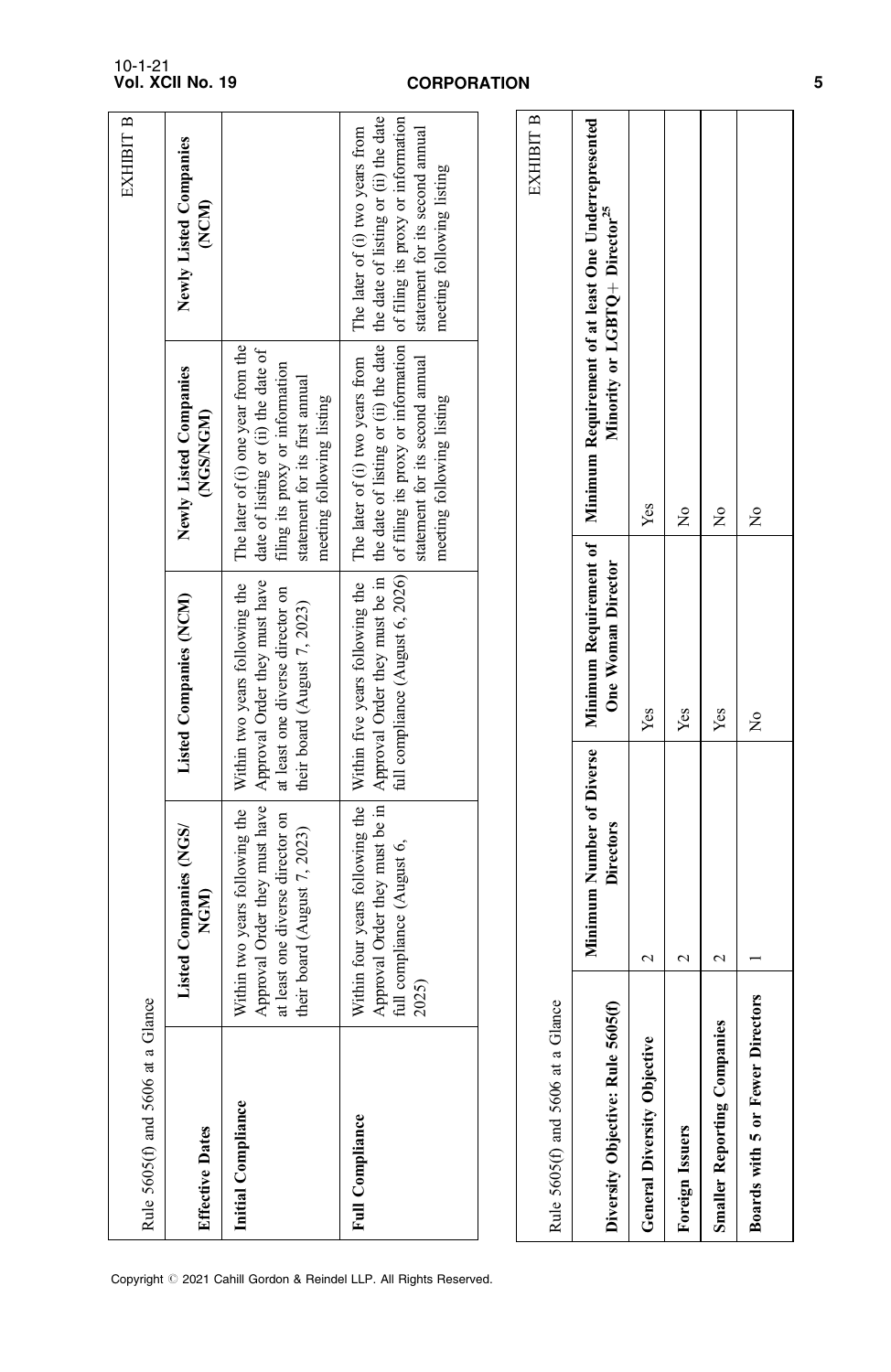Definitions

**Non-Binary** – Refers to genders that are not solely man or woman. Someone who is non-binary may have more than one gender, no gender, or their gender may not be in relation to the gender binary.

African American or Black (not of Hispanic or Latinx origin) – A person having origins in any of the Black racial groups of Africa.

Alaskan Native or Native American – A person having origins in any of the original peoples of North and South America (including Central America), and who maintain cultural identification through tribal affiliation or community recognition.

 $\text{Asian} - \text{A person having origins in any}$ of the original peoples of the Far East, Southeast Asia or the Indian subcontinent, including, for example, Cambodia, China, India, Japan, Korea, Malaysia, Pakistan, the Philippine Islands, Thailand and Vietnam.

Hispanic or Latinx  $-$  A person of Cuban, Mexican, Puerto Rican, South or Central American, or other Spanish culture or origin, regardless of race. The term Latinx applies broadly to all gendered and genderneutral forms that may be used by individuals of Latin American heritage, including individuals who self-identify as Latino/a/e.

Native Hawaiian or Pacific Islander – A person having origins in any of the peoples of Hawaii, Guam, Samoa or other Pacific Islands.

White (not of Hispanic or Latinx origin) – A person having origins in any of the original peoples of Europe, the Middle East or North Africa.

Two or More Races or Ethnicities – A person who identifies with more than one of the above categories.

Underrepresented Individual in Home Country Jurisdiction – A person who self-identifies as an underrepresented individual based on national, racial, ethnic, indigenous, cultural, religious or linguistic identity in the country of the foreign issuer's principal executive offices (as reported on the foreign issuer's Forms F-1, 10-K, 20-F or 40-F).

**LGBTQ**+ – A person who identifies as any of the following: lesbian, gay, bisexual, transgender or as a member of the queer community.

1. Securities and Exchange Commission, Self-Regulatory Organizations; The Nasdaq Stock Market LLC; Order Approving Proposed Rule Changes, as Modified by Amendments No. 1, to Adopt Listing Rules Related to Board Diversity and to Offer Certain Listed Companies Access to a Complimentary Board Recruiting Service, Exchange Act Release No. 34-92590, https://www.sec.gov/rules/ sro/nasdaq/2021/34-92590.pdf, 82 (Aug. 6, 2021).

2. Nasdaq, NASDAQ'S PROPOSAL TO ADOPT LISTING REQUIREMENTS FOR BOARD DIVERSITY (Feb. 26, 2021) https:// listingcenter.nasdaq.com/assets/Board%20Diversity %20Disclosure%20Five%20Things.pdf,

3. For a discussion of these revisions to the Proposal, see our firm memorandum dated March 12, 2021, which can be found here.

4. SEC Chair Gary Gensler and Commissioners Caroline A. Crenshaw and Allison Herren Lee supported the Proposal. Commissioners Hester M. Peirce and Elad L. Roisman opposed Rules 5605(f) and 5606 but Commissioner Roisman supported the proposal to offer listed companies recruiting services that may help them identify diverse members. Gary Gensler, Statement on the Commission's Approval of Nasdaq's Proposal for Disclosure about Board Diversity and Proposal for Board Recruiting Service, https://www.sec.gov/news/public-statement/ gensler-statement-nasdaq-proposal-disclosureboard-diversity-080621 (Aug. 6, 2021); Caroline A. Crenshaw and Allison Herren Lee, Statement on Nasdaq's Diversity Proposals – A Positive First Step for Investors, https://www.sec. gov/news/public-statement/statement-nasdaqdiversity-080621 (Aug. 6, 2021), Hester M. Peirce, Statement on the Commission's Order Approving Proposed Rule Changes, as Modified by Amendments No. 1, to Adopt Listing Rules Related to Board Diversity submitted by the